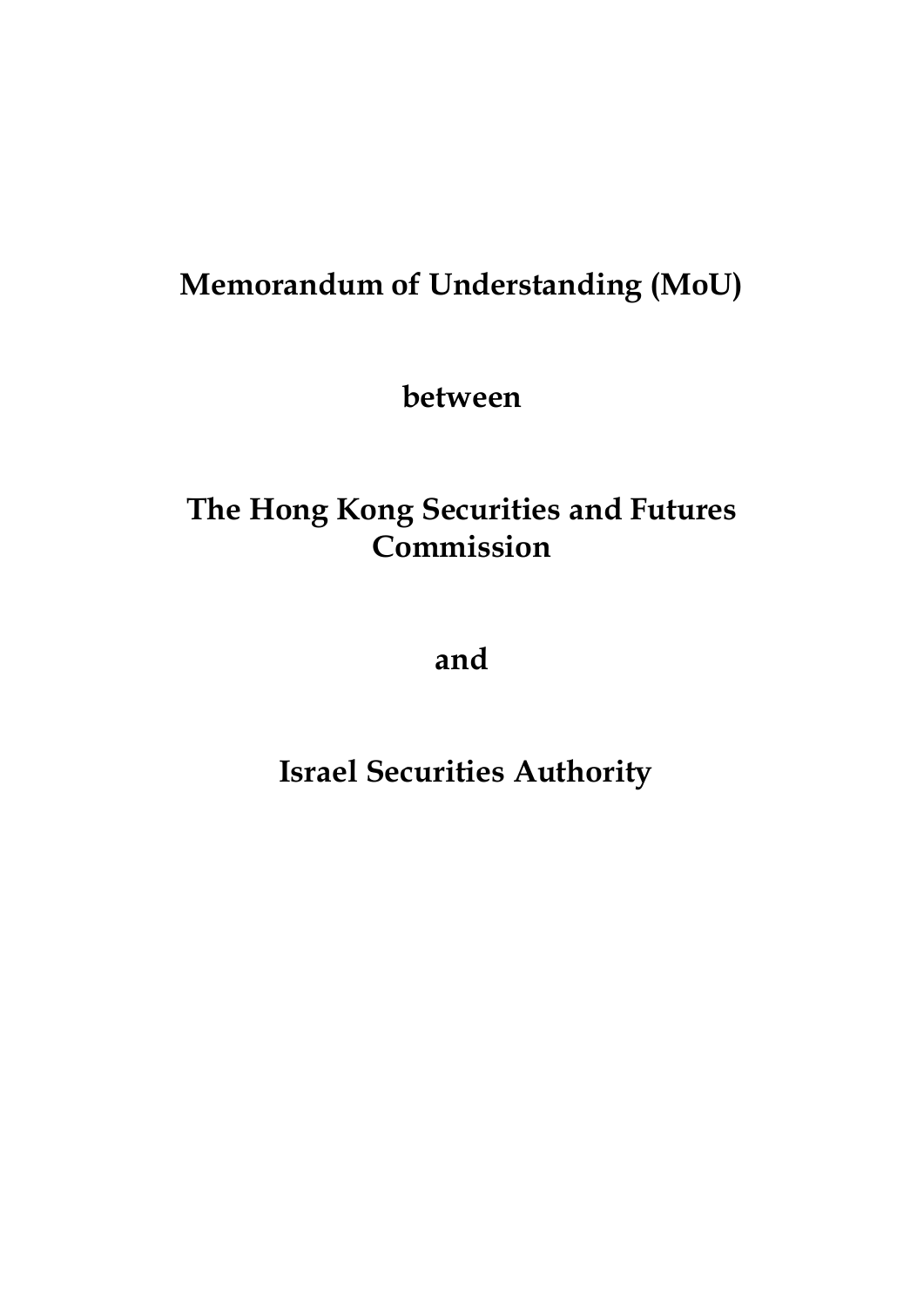# Contents

| 5. |  |
|----|--|
|    |  |
|    |  |
|    |  |
|    |  |
|    |  |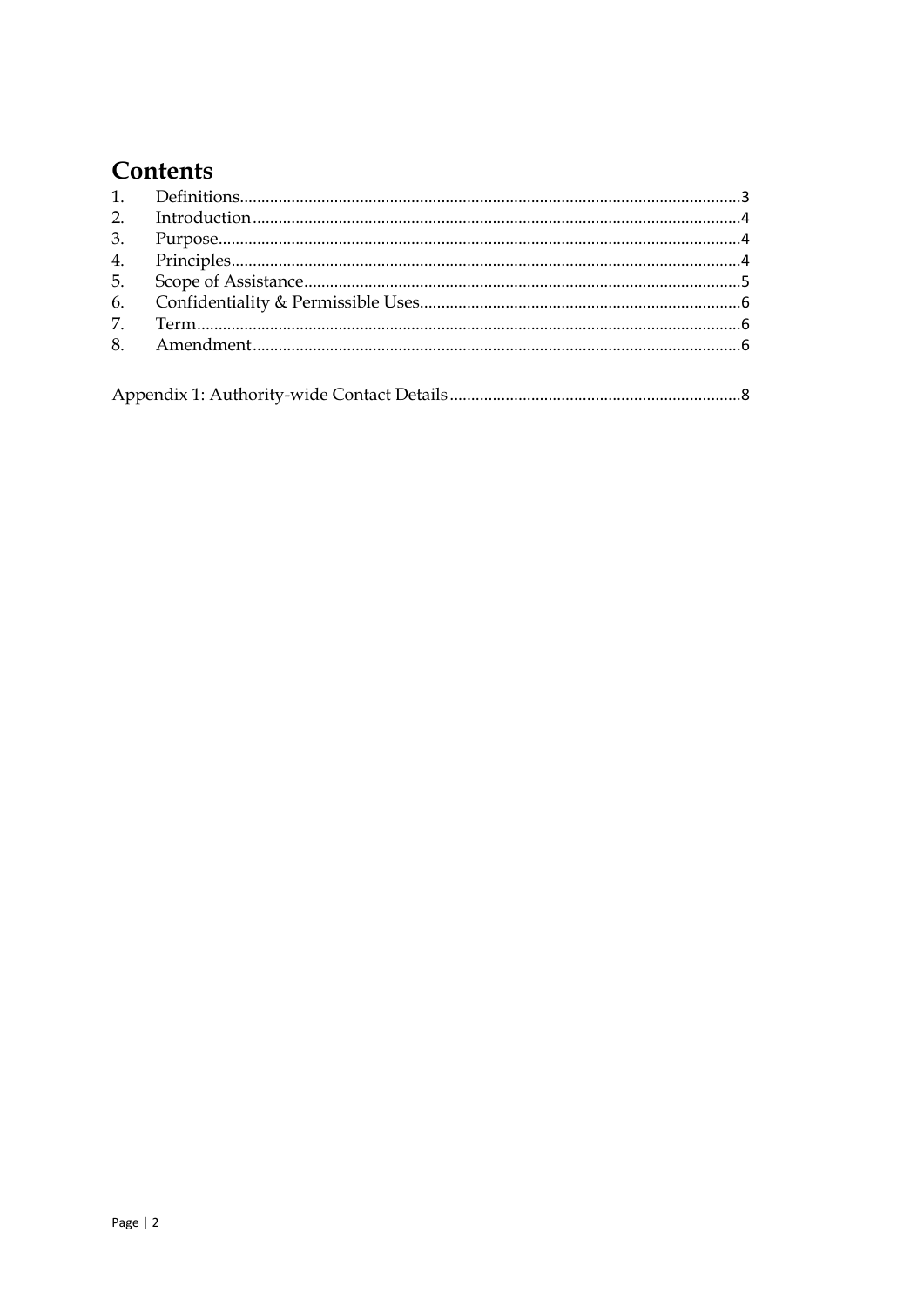# **MoU**

## **between**

**Hong Kong Securities and Futures Commission ("SFC")** 

**and Israel Securities Authority ("ISA")**

#### <span id="page-2-0"></span>**1. Definitions**

#### **For the purposes of this MoU, unless the context requires otherwise:**

- **-** "**Authority**" means the SFC or the ISA, together referred to as "the Authorities";
- **-** "**Financial technologies**", or "Fintech"", is used to describe a variety of business models and emerging technologies that have the potential to supplement or disrupt the financial services industry.<sup>1</sup>
- **-** "**Innovation Function**" means the dedicated function established in both Authorities to act as the centralised contact point for Innovator Businesses;
- **- "Innovator Business**" means an innovative financial business that has been offered support from an Authority through its Innovation Function;
- **-** "**Laws and Regulations**" means any law, regulation or regulatory requirement applicable in the jurisdiction of an Authority**.**
- **-** "**Receiving Authority**" means the Authority that is receiving an Innovator Business referral or information relating to that referral;
- **-** "**Referring Authority**" means the Authority that is referring an Innovator Business to the Receiving Authority;

**.** 

<sup>&</sup>lt;sup>1</sup> Innovative Fintech business models typically offer one or more specific financial products or services in an automated fashion through the use of the internet. Examples include robo-advisors as well as platforms for investment, trading, peer-to-peer lending and equity crowdfunding. Emerging technologies include big data analytics, cognitive computing, machine learning, artificial intelligence and distributed ledger technology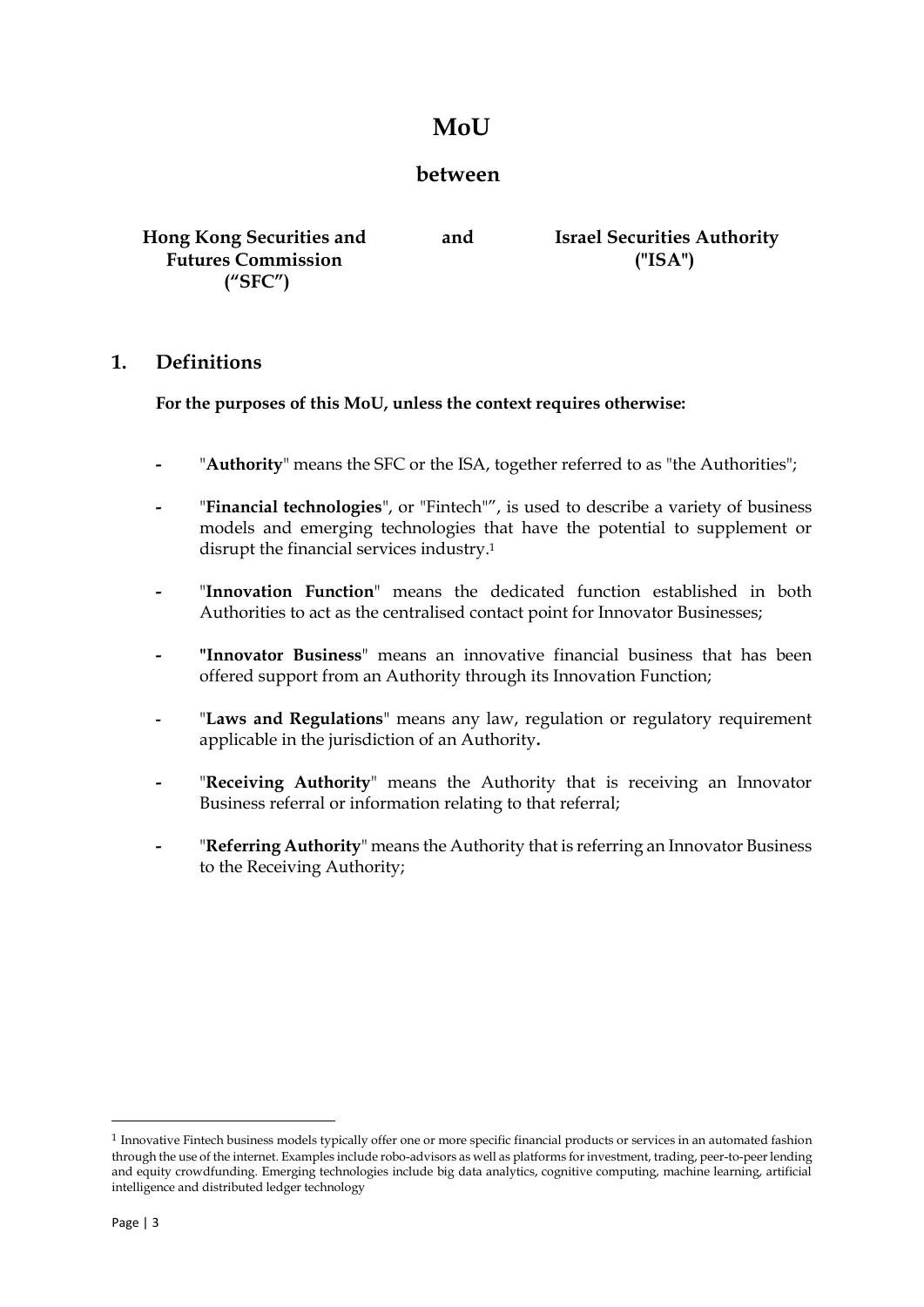### <span id="page-3-0"></span>**2. Introduction**

- 2.1 The Authorities share a mutual desire to stay abreast of innovation in financial services in their respective markets. Both Authorities have established Innovation Functions in order to do so:
	- 2.1.1 The SFC established the Fintech Contact Point (FTCP) in March 2016 to enhance communication with businesses involved in the development and application of Fintech in Hong Kong. The purpose of the FTCP is to facilitate the Fintech community's understanding of the current regulatory regime, and to enable the SFC to stay abreast of the development of Fintech in Hong Kong.
	- 2.1.2 In July 2018, the ISA established a Fintech Innovation Hub. This initiative is aimed at promoting common discourse between the ISA and relevant players in the field of Fintech. The ISA is set to promote and enable the technological and business innovation in the area of financial services. The ISA aims at establishing trust and providing certainty to the Fintech industry and encourages market actors in the Fintech industry to contact its staff with the purpose of becoming familiar with the relevant regulatory framework and to examine any required adjustments to their activity, through guidance of the ISA's staff.

## <span id="page-3-1"></span>**3. Purpose**

3.1 The purpose of this MoU is to provide a framework for co-operation and referrals between the Innovation Functions of each Authority. It also sets out how the Authorities plan to share and use information on innovation in their respective markets.

# <span id="page-3-2"></span>**4. Principles**

- 4.1 The Authorities intend to provide the fullest possible mutual assistance to one another within the terms of this MoU. This MoU operates subject to the domestic laws and regulations of each Authority and does not modify or supersede any laws or regulatory requirements in force in, or applying to, Hong Kong or Israel. This MoU sets forth a statement of intent and accordingly does not create any enforceable rights, and is not legally binding, does not constitute an international agreement and is not subject to international law.
- 4.2 This MoU is intended to complement, but not affect or alter the terms and conditions of any other multilateral or bilateral arrangement or memorandum of understanding either concluded or which will be concluded between the Authorities or between the Authorities and third parties, or between the respective governments of both countries.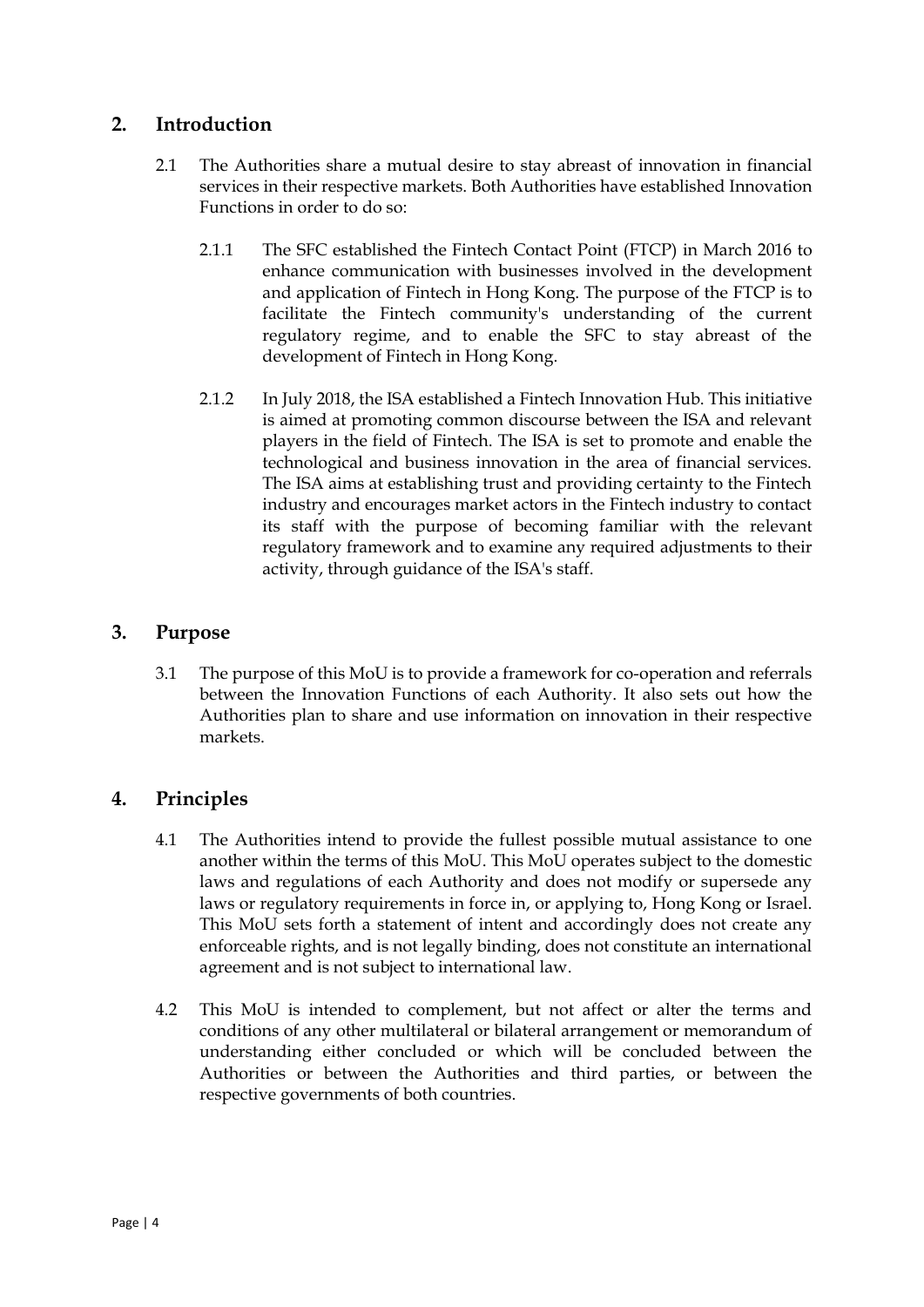### <span id="page-4-0"></span>**5. Scope of Assistance**

#### Referral mechanism

5.1 The Authorities will refer to each other Innovator Businesses that would like to operate in the other Authority's jurisdiction. The Receiving Authority intends to assist the Innovator Businesses in understanding the regulatory regime under the Receiving Authority's remit, and how such regimes may be relevant to them.

Referrals will be made in writing, and should include a short description demonstrating that the impression of the Authority is that the Innovator Business seeking to operate in the Receiving Authority's jurisdiction:

- a. offers innovative financial products or services that might benefit the consumer, investor and/or the industry; and,
- b. has conducted sufficient background research on Regulations as it might apply to it;

The Referring Authority acknowledges that when a Receiving Authority provides assistance to an Innovator Business, the Receiving Authority is not expressing an opinion about whether an Innovator Business will ultimately meet the requirements for Authorisation in its jurisdiction.

Within the scope of its authority and subject to its discretion, each Authority will provide Innovator Businesses originating from the other jurisdiction with the same level of support that it provides to Innovator Businesses originating from its own jurisdiction.

#### Information sharing

- 5.2 The Authorities intend to share information about innovations in financial services in their respective markets, where appropriate and as permitted under their respective legal and regulatory regimes. This may include, but is not limited to:
	- 5.2.1 Emerging trends and developments;
	- 5.2.2 Regulatory issues pertaining to innovation in financial services; and
	- 5.2.3 Information on organisations or bodies which lead efforts to promote innovation in financial services.

Representatives of the Authorities intend to meet or hold conference calls, where necessary, to discuss issues of common interest and share their experience in FinTech and Innovative Financial Services.

#### Potential joint innovation projects

5.3 The Authorities intend to consider participating in joint innovation projects on the application of novel financial technologies.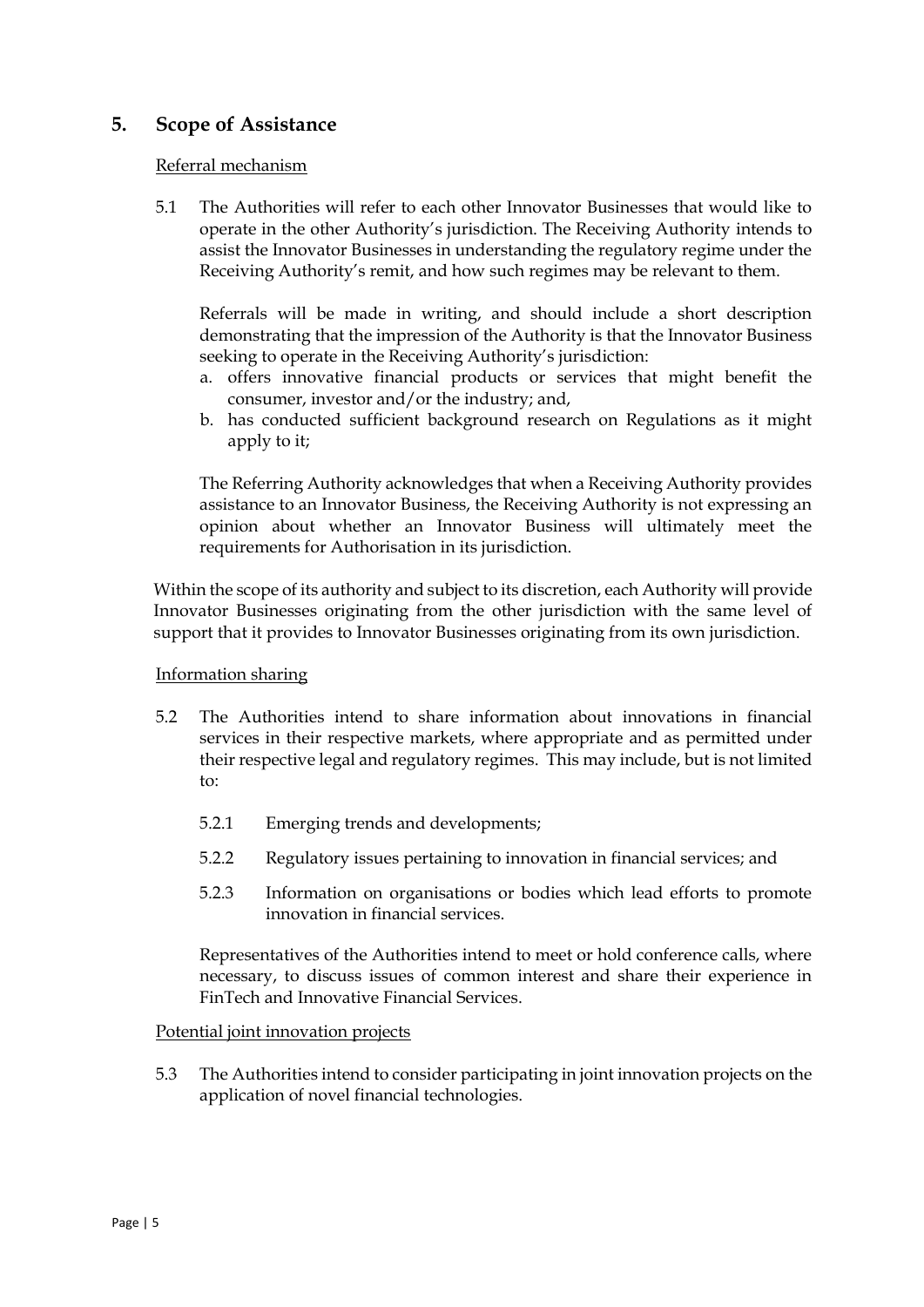### <span id="page-5-0"></span>**6. Confidentiality & Permissible Uses**

- 6.1 Any information disclosed by one Authority to the other Authority under this MoU, unless otherwise stated, should be treated by the other Authority as confidential information.
- 6.2 An Authority that receives confidential information under this MoU will only disclose that information in accordance with the disclosure permitted under its applicable laws and requirements. The Authorities intend that the sharing or disclosure of confidential information will not constitute a waiver of privilege or confidentiality of such information.
- 6.3 A Referring Authority may only send information about an Innovator Business to a Receiving Authority if the Referring Authority has received prior consent in writing from the Innovator Business that it may so do.
- 6.4 A Receiving Authority should use information about a referred Innovator Business only for the purpose of providing support to the referred Innovator Business through the Receiving Authority's Innovation Function.
- 6.5 Unless with the written consent of the other Authority and for the purpose stated in paragraph 6.4 above, an Authority should not use any information disclosed to it by the other Authority.
- 6.6 If either Authority is required to disclose any information provided to it by the other Authority pursuant to a requirement of law, such Authority should notify the other Authority prior to complying with such a requirement and should assert all appropriate legal exemptions or privileges with respect to such information as may be available.

#### <span id="page-5-1"></span>**7. Term**

- 7.1 This MoU takes effect from the date of execution and will continue to have effect until terminated by either of the Authorities by the giving of at least 30 days' written notice of termination to the other Authority.
- 7.2 Termination of this MoU does not affect obligations under the existing Memorandum of Understanding between the two Authorities.
- 7.3 In the event of the termination of this MoU, information obtained under this MoU will continue to be treated in the manner set out under paragraph 6.

#### <span id="page-5-2"></span>**8. Amendment**

- 8.1 The Authorities will review the operation of this MoU and update its terms as required.
- 8.2 This MoU may be amended if both Authorities agree in writing to do so.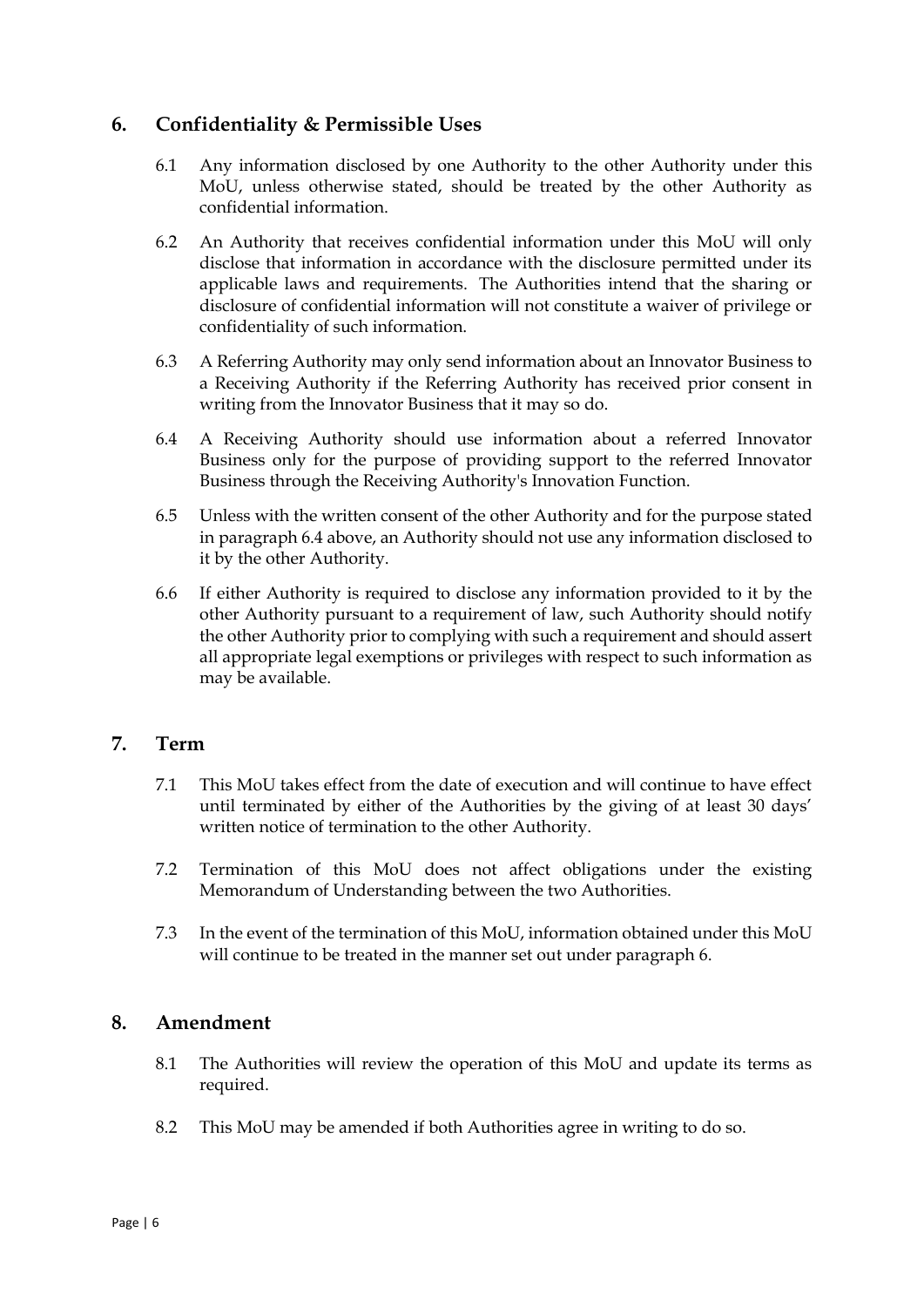## **Executed by the Authorities:**

This MoU will be effective from the date of its signing by the Authorities.

**For SFC**

**For ISA**

Agr Aler

Ashley Alder, Chief Executive Officer Securities and Futures Commission

Anat Guetta, Chairwoman Israel Securities Authority

Date:

Date: